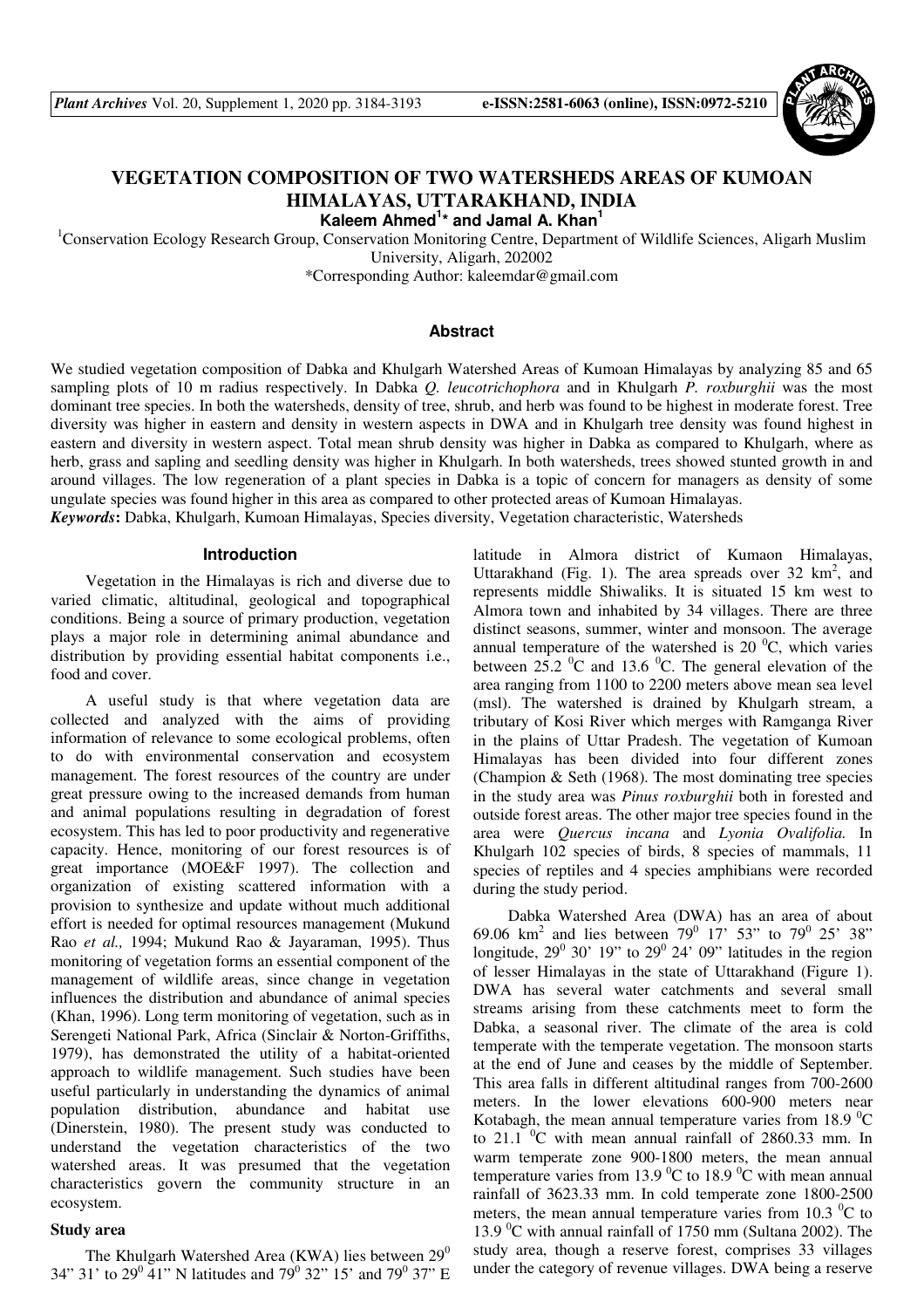forest is divided into forest ranges Vinayak and Naina. Most of the study area comes under Vinayak forest range of Kumaon division with dominating *Quercus leucotricophora* and few patches of *Pinus roxburgii*, *Taxus baccata*, and *Cedrus deodara* trees are also present. The *Rhododendron arborium* trees are common throughout the area. In total 13 species of mammals, 157 species of birds, 15 species of reptiles, 8 species of amphibians were recorded during the study period.

The Forest Cover map of Dabka was prepared by Forest Survey of India and Khulgarh by Kumoan University, Department of Geology. They classified forest cover of both the watersheds into five categories *viz*. dense forest (>70%), moderately dense forest (40-70%), open forest (10-40%), cropland, and barren area. The forest cover of both the watersheds show that in DWA's 53% area was forested, 16% was barren area and remaining 31 % was under cultivation. However, in KWA only 35% area was forested, 25% was barren and 39% was under cultivation.

#### **Methodology**

Overall 150 sampling points, 65 in Khulgarh and 85 in Dabka were established to know the vegetation composition of both the watersheds from October 2008 to March 2009. The sampling points were laid randomly on existing forest trails. A distance of at least 250 meters was maintained between two sampling points. These sampling points covered almost all the habitat types of the study area. Sampling points on trails were taken 10 m inside on either side of the trail to avoid sampling the relatively disturbed vegetation along it (Sultana, 2002).

Sampling plot method following Dombois & Ellenberg (1974) was used for vegetation sampling. At each sampling point, a 10 m radius circular plot was established. Trees < 4 m height were considered as mature trees and different species and their individuals were recorded. Shrub layer was quantified in 3 m radius concentric circular plot within the existing 10 m radius sampling plot. Shrub height was measured using measuring tape and ocular estimation was made for shrub cover. Shrub cover was categorized in to four categories  $0 - 25\%, 25 - 50\%, 50 - 75\%$  and  $\lt 75\%$ . To calculate tree species dominance GBH (Girth at Breast Height) in cm, was also recorded in each plot. Regeneration was quantified in terms of seedling and saplings in 3 m radius circular plot within the existing 10 m radius circular plot. Tree species up to 0.50 m was considered as seedling while 0.51 m to 4.0 m was taken as sapling (Sultana 2002). Ground vegetation (herbs and grasses) was estimated in 0.5 m x 0.5 m quadrate in four directions within the 10 m radius circular plot.

Tree cover was measured by using gridded mirror of 10 x 10 inches dimension, divided into 25 equal grids. The mirror was placed horizontally at 1.25 m above the ground touching the body of the observer. Tree cover was measured at 5 m distance from the sampling point in four different directions. Grids covered with more than 50% foliage were counted and expressed in terms of percentage. Average of four recordings was taken for tree cover in each sampling plot. Data pertaining to habitat disturbance such as lopping of trees, fallen trees cattle dung and presence of fire were also recorded in 10 m radius circular plot. Data were also collected on different slope and aspect categories. The importance value index (IVI) was determined as the sum of

the relative frequency, relative density, and relative basal area (Curtis 1959). Relative frequency, relative density and relative basal area were determined following Philips (1959)

#### **Results**

### **Trees**

### **Tree species dominance**

The Important Value Index (IVI) computed for different tree species to ascertain the dominance and abundance patterns yielded that *Q. leucotrichophora* was the most dominant species with  $IVI = 128.80$  in DWA. On the other hand in KWA, *Pinus roxburghii* was the most dominant species (IVI = 155) (Table 1).

A total of 52 tress species were recorded in both the study sites, of which 34 tree species were identified in DWA and 30 in KWA. The overall tree density  $(710.93/ha \pm 56.86)$ was higher in KWA as compared to DWA (246.96/ha  $\pm$  6.11) and difference was found to be significant (Mann-Whitney U Test,  $Z = 6.581$ ,  $P = 0.000$ ).

In different habitats in DWA, tree density was found to be highest in moderate forest and lowest in open forest and difference was found to be significant (ANOVA,  $F = 3.002$ ,  $df = 3$ ,  $P = 0.059$  (Table 2). The overall tree diversity, richness and evenness in DWA was  $1.296 \pm 0.09$ ,  $1.024 \pm 1.024$ 0.08 and  $0.748 \pm 0.04$  respectively. Among different habitats in DWA, tree diversity (F =  $65.27$ , df = 2, P = 0.000), richness (F = 36.87, df = 2, P = 0.000) and evenness (F = 34.16, df = 2,  $P = 0.000$ ) were found to be highest in dense forest (Table 2). Tree diversity was higher in eastern aspects (Fig 2) and density in western aspects in DWA (Fig 3).

Overall diversity, richness and evennes in KWA was  $0.645 \pm 0.08$ ,  $0.731 \pm 0.10$  and  $0.444 \pm 0.05$  respectively. Tree density was highest in moderate forest and lowest in open forest and the difference was found to be significant  $(ANOVA, F = 3.63, df = 2, P = 0.034)$ . Among different habitat of KWA, tree diversity  $(F = 2.028, df = 2, P = 0.14)$ , richness (F = 2.052, df = 2, P = 0.14) and evenness F = 0.694, df = 2,  $P = 0.504$ ) was found highest in dense forest but difference was not found to be significant (Table 3). Density of trees was found highest in eastern aspect (Fig 3) and diversity in western aspect in Khulgarh (Fig 4).

#### **Shrubs**

Total mean shrub density in Dabka was found to be  $(4600.88/ha \pm 843.27)$ . Overall diversity, richness and evenness was  $1.097 \pm 0.05$ ,  $0.777 \pm 0.04$  and  $0.861 \pm 0.02$ , respectively. Moderate forest had highest density followed by dense forest but the difference was not found to be significant. Diversity in different habitats in DWA was found highest in moderate forest and lowest in open forest and here too, the difference was not found to be significant. Richness and evenness was found to be highest in dense and moderately dense forests, respectively, while the lowest values recorded for richness and evenness were both from open forests (Table 4). Shrub density was found highest in southern aspect (Fig 5) and diversity in northern aspect (Fig 6).

Mean shrub density in Khulgarh was found to be  $(4397.94/ha \pm 719.64)$ . Overall diversity, richness and evenness was  $0.488 \pm 0.06$ ,  $0.523 \pm 0.07$  and  $0.411 \pm 0.05$ , respectively. Density was recorded highest in moderate forest and lowest in open forest. The diversity and richness was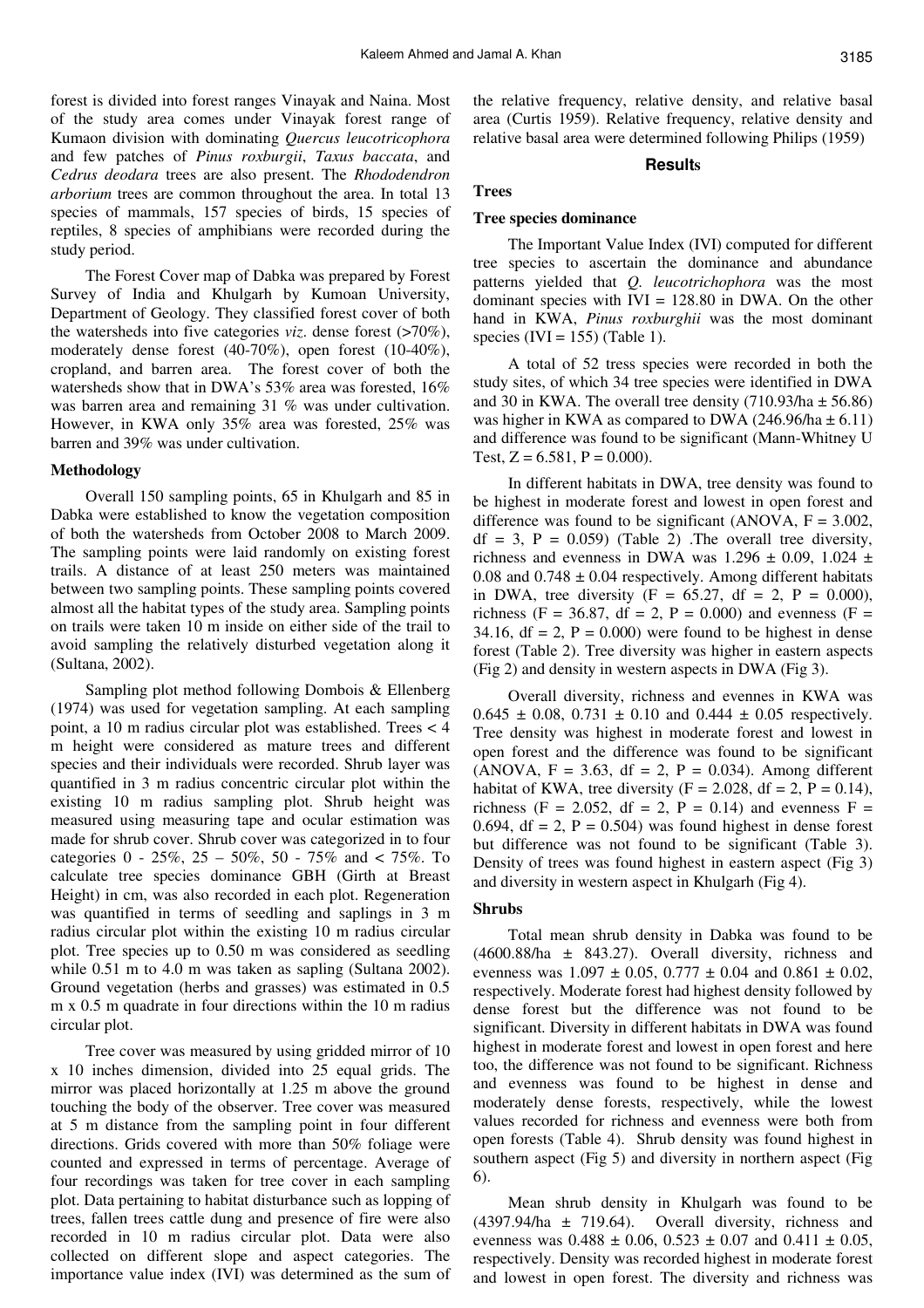found to be maximum in the moderate forest in KWA, where as evenness was maximum in the dense forest. Contrary to this the dense forest was also found to least rich in shrubs among all the habitats. On the other hand, shrubs were found to be highly evenly distributed in the dense forest (Table 5). None of the comparisons among the habitats types yielded any significant difference. In different aspects shrub density and diversity was found highest in southern aspects (Fig 7).

### **Herbs**

Overall herb density in DWA was  $39.32/m^2 \pm 2.75$ . Overall diversity, richness and evenness were  $0.978 \pm 2.75$ ,  $(0.576 \pm 0.04$  and  $0.756 \pm 0.04$ , respectively. Across different habitats density was found highest in moderate forest and lowest in open forest. Moderate forest was found to have maximum herb diversity and to have most evenly distributed herbs among the habitats. While, dense forest was highly rich in herb and the open forest was least rich (Table 6).

Mean herb density was found to be  $62.57/m^2 \pm 12.02$  in KWA. Overall diversity, richness and evenness was  $0.518 \pm$ 0.07,  $0.802 \pm 0.09$  and  $0.477 \pm 0.06$ , respectively. Density of herbs was found highest in moderate forest  $(87/m^2 \pm 26.61)$ and lowest in open forest  $(50.36/m^2 \pm 14.87)$  and the difference was not found to be significant. Diversity too was found to be highest in moderate forest and the difference across habitats was significant (F = 3.431, df = 2, P = 0.04). Dense forest was found to be most rich in herbs, but the herbs were most evenly distributed in the moderate forest, while dense forest was found to be least diverse in herbs (Table 7).

### **Grasses**

Overall grass density in DWA was  $93.43/m^2 \pm 6.02$ . The overall diversity richness and evenness was  $0.544 \pm$ 0.05,  $0.239 \pm 0.02$  and  $0.476 \pm 0.05$ , respectively. In different habitats, density was fond to be highest in open forest and lowest in dense forest and the difference across habitats was significant (F = 13.59, df = 2, P = 0.000). Though the dense forest had the least grass density, the same forest type was found to have highest diversity, richness and evenness (Table 8).

Overall density was found to be  $154.09/m^2 \pm 17.55$ . Overall diversity, richness and evenness was  $0.919 \pm 0.06$ ,  $0.653 \pm 0.04$  and  $0.788 \pm 0.04$ , respectively. In different habitats, density and diversity was highest in open forest, richness in dense forest and evenness in moderate forest (Table 9).

### **Sapling and seedling**

The overall sapling and seedling density in DWA was 46.26/ha.  $\pm$  6.16 and 27.64/ha  $\pm$  4.23, respectively. Sapling density was recorded highest in dense forest and lowest in open forest, where as seedling density was found highest in dense forest but lowest in moderate forest (Table 10).

The overall sapling and seedling density in KWA was 467/ha  $\pm$  70.84 and 479.97/ha  $\pm$  49.50, respectively. The mean densities of sapling and seedling were recorded highest in moderate forest and dense forest respectively. While the open forest recorded the lowest for both sapling and seedling densities (Table 11)

#### **Human habitation/hamlets**

Since thirty three and twenty five villages or hamlets resided within DWA and KWA, respectively, which predominantly depended on natural forest for fodder? As a result vegetation around hamlets showed certain features of anthropogenic pressures. Trees showed stunted growth in and around villages. Tree density and diversity showed increasing pattern and cut tree lopped tree density showed decreasing pattern as one moves away from habitation (Fig. 8, 9 and 10).

### **Discussion**

The vegetation of KWA falls under temperate forest and DWA on the other hand is falls under both sub-tropical as well as temperate zone. Being small in area, no clearly distinct arrangement of tree species in space to form definite vegetation classes was present. However, some poorly distinct classes can be recognized based on the relative dominance of tree species.

The subjective classification of vegetation into different habitat types seemed to be satisfactory in order to discriminate between patches within the mosaic of heterogeneous vegetation. Such classification may not be the best methods, however the aim of this study was to work out vegetation ecology and structure, which may be helpful in explaining animal-habitat inter-relationships and interdependencies.

Tree species density was significantly different in both the sites. It was higher in Khulgarh as compared to Dabka. The tree density 715.93 in Khulgarh and 246.96 in Dabka recorded in this study are well within the range of values reported for other forests of different localities of Kumoan Himalayas (Saxena & Singh 1982; Tiwari & Singh, 1985; Upreti *et al.,* 1985; Ilyas, 2001). However Hussain *et al.* (2001) have shown higher tree density in Khunjakharik and Sitlakhet areas. The possible reason for higher tree density estimates could be due to small proportion of sampling area. Moreover, that study was conducted in 1998 and since then onwards frequent fires and high anthropogenic pressure in both the areas have changed the forest composition. The tree diversity and richness found during this study, in both the areas, are similar to those reported by Sultana (2002). However, these values are quite low (all values  $\lt$  2.0) as compared to values (2.63 and 2.28) recorded by Saxena *et al.* (1985), who found maximum tree diversity in middle Himalayas concluding that harsh climate was responsible for the development of dominance while moderate climate *i.e.* high rainfall and moderate temperature for diversification closely supporting that tropical forests are more diverse than temperate ones (Khan, 2004). Shrub density was low compared to values reported by Sultana (2002) & Hussain *et al.* (2008) in the same area. Shrub diversity range (0.448 in Khulgarh and 1.097 in Dabka) reported was well within the range of (0.6 - 1.1) reported by Hussain *et al.* (2008) in the same area but lower (1.36) than what was reported by Dhar *et al.* (1997) in other regions of Kumoan Himalayas.

In our study, Oak (*Q. leucotricophora*) forest represented the elevation range 1800 - 2300 m (1200 - 2300 m by Singh & Singh 1987, 1700 – 2100 m by Singh *et al.,* 1994), while *Q. semecarpifolia* forest was present between 2200 - 3000 m altitude range (2400 - 3600 m by Singh & Singh 1987, 2366 - 3000 m by Singh *et al.,* 1994) and *Shorea robusta* forest reported below 900 m (<800 m by Ahmed *et*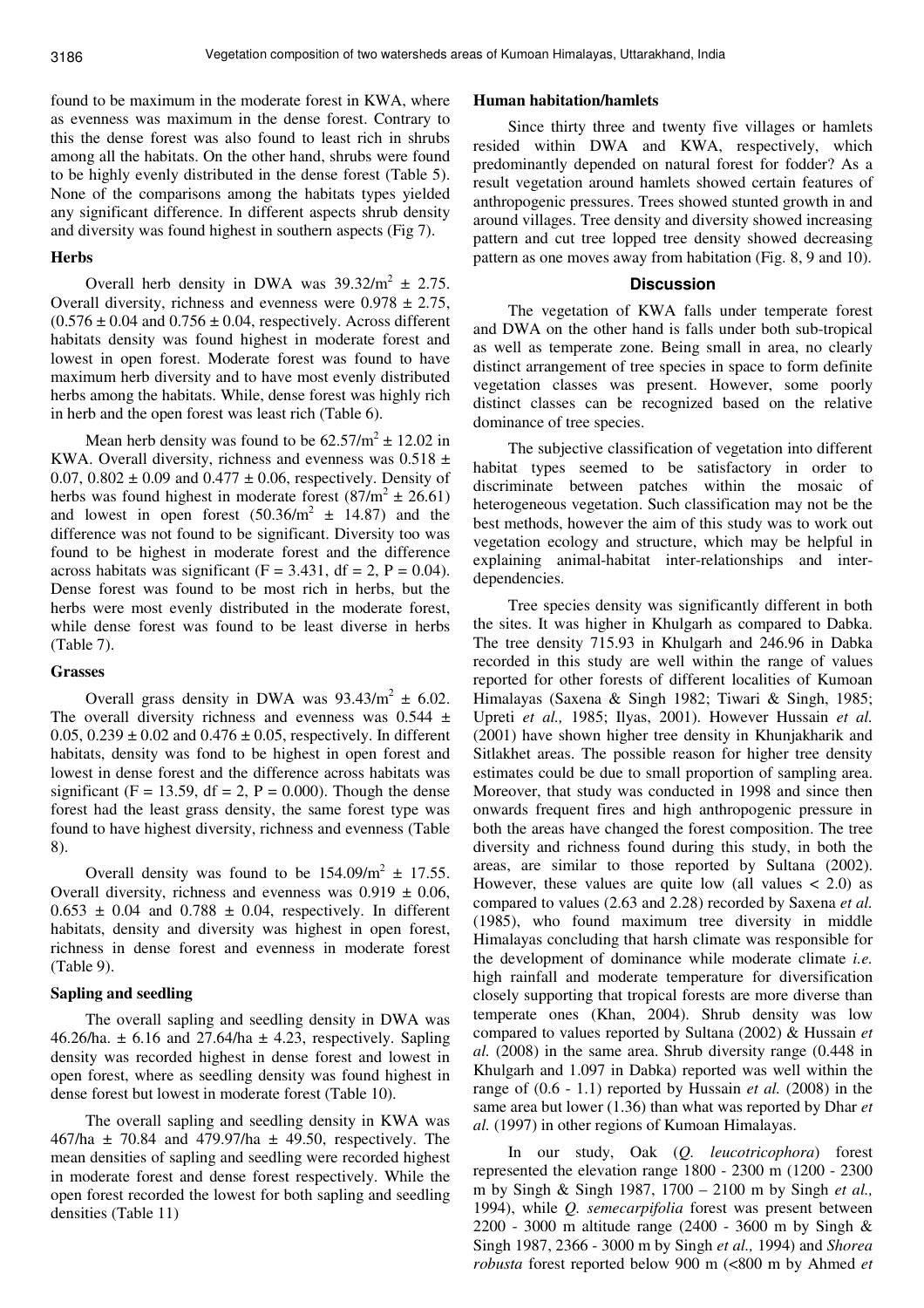*al.,* 2009). The diversity values were also similar to those reported by (Singh *et al.* 1994). These values were also similar to those reported for temperate communities in adjacent Nepal Himalayas (Ohsawa *et al.,* 1975) and elsewhere (Monk 1967). As reported by Dhar *et al.* (1997), more than 50% species of this region are non-native species. The area has received plant elements from adjoining regions of tropical Asia (Indo-China and Indo- Malaya (Mani, 1974) and Indo-Gangetic plains (Spate, 1957). Though, the data were not collected and analyzed keeping in mind native species but, the distribution of non-native species is known from the Himalaya (Maheswari, 1962). However, the change in native flora because of non-native species could lead to long-term changes in ecosystem processes.

The *P. roxburghii* poses serious threat to native Oak (*Q. leucotricophora* and *Q. floribunda*) in whole of the Kumaon, as it has been reported earlier also (Singh & Singh, 1987). The ecological nature of *P. roxburghii* does not allow other broad-leaf species to replace it, and *P. roxburghii* will continue to hold a site indefinitely once it occupies it (Singh *et al.,* 1984). All Oak species are facing severe threats because of the demand for fodder and fire-wood. This has led to reduction in seed production (Saxena & Singh, 1984). Other valuable tree species such as *A. pindrow, T. baccata*  and *C. deodara* are felled because of their timber value. *A. pindrow* and *C. deodara* had a good population size in Vinaiyak reserve forest falling under DWA. Protection of this community is necessary. The density of regenerating species was highest in Khulgarh as compared to Dabka. In Dabka extensive summer forest fires are very frequent which is perhaps responsible for low density of regenerating species. Shrub and herb density was found highest in moderate forest indicating that open canopy provides better opportunity for the recruitment of shrubs and herbs (Khera *et al.,* 2001). Although, in open forest these values were found to be lowest. The possible reason for this could be that the open forest in the study area mainly consisted of pine forest, and the acidic nature of *Pinus roxburghii* does not allow any broad-leaf species to survive (Singh *et al.,* 1984).

The southern and eastern aspects are comparatively more dense and diverse than other aspects. Low density and diversity in other aspects is due to high anthropogenic pressure on these aspects. Khera *et al.* (2001) also found that low density and diversity of vegetation in one or other aspects was due to anthropogenic pressure. In the complex Himalayan forest ecosystem chronic form of disturbances exists in which people remove only a small fraction of forest biomass in the form of grazing, lopping, surface burning and litter removal at a given time. These disturbances are affecting the stability of the ecosystem and retarding the successional process in the area. Moreover, the broad overlapped scattered centers of species population along a gradient imply that most of the communities integrate continuously along environmental gradients, rather than forming clearly distinct zones (Mishra *et al.,* 2000). The total number of species in any physiographic aspects reflects the adaptation potential of the community. The physiographic features such as aspects and elevation have profound influence on the distribution, growth, form and structure of vegetation, as result of which the individual species has different values for density at various aspects and altitudes (Wikum & Wali, 1974). The diversity is also variable on different geographical locations (Baduni, 1996).

The low tree and shrub density and highest lopped and cut tree density in and around villages is the result of human dependency on forest. Human interference causes great impact on forest structure (Tyser & Worley, 1992). In Kumoan, most of the lower altitude and middle altitude forests are densely populated as compared to high altitude forests (Sultana, 2002). So, the chances of destruction of forest and invasion of non-native species are more as seen in *Quercus leucotricopphora* and *Quercus semecarpifolia* forests. Disturbances may interact in complex ways to affect composition (Collins & Barber, 1985, Steuter *et al.,* 1990, Noy-Meir, 1995). The shrub diversity was found highest near human habitations, similar observation has also been made by Khan (1996) in Gir Lion Sanctuary, whereby controlling vegetation from livestock grazing led to a considerable increase in shrub densities and decrease in species richness and diversity. The high species diversity in shrubs near human habitation is contrary to expectations, as one would expect higher regeneration and species richness as we move away from habitation. While moderate grazing favors high species diversity in grasses (Mc-Naughton, 1983), it needs to be empirically tested by enclosure experiments whether moderate grazing by domestic livestock leads to better regeneration and high species richness of trees and shrubs in Kumoan Himalayas. Pandey & Singh (1985) have also reported an increase in species diversity in disturbed ecosystem of Kumoan Himalayas. While in alpine meadows of the Himalayas, the impact of livestock grazing has been a subject of considerable debate among ecologists (Ram *et al.,* 1989; Negi *et al.,* 1993; Rawat & Uniyal, 1993; Kala *et al.,* 1995; Sundriyal, 1995; Kala *et al.,* 1997). Based on intermediate disturbance hypothesis, a few authors (Kumar & Joshi, 1972) have argued that moderate level of grazing may enhance herbaceous species diversity in alpine meadows. While Singh (1991) & Kala *et al.* (1997) found higher species diversity in ungrazed sites as compared to grazed sites indicating that livestock grazing may not be crucial for maintaining species diversity but certain abiotic factors such as soil depth, snowfall, water movement, wind and soil erosion seem to influence the structure and composition of alpine meadows (Kala *et al.,* 1995). Kala & Rawat (1999) also found that heavy grazing reduces the species diversity, and promotes ruderal and weedy species.

The low regeneration of a plant species in Dabka is a topic of concern for managers. All the species occur in extremely low densities in tree layer and large scale mortality in plant population (Ahmed *et al.,* 2009) would further affect their regeneration. The repeated fires in Dabka cause retrogression in vegetation and reduction in tree cover. This area needs an urgent attention as density of some ungulate species in this area (Ahmed, 2010), was found higher than other protected areas of Kumoan Himalayas.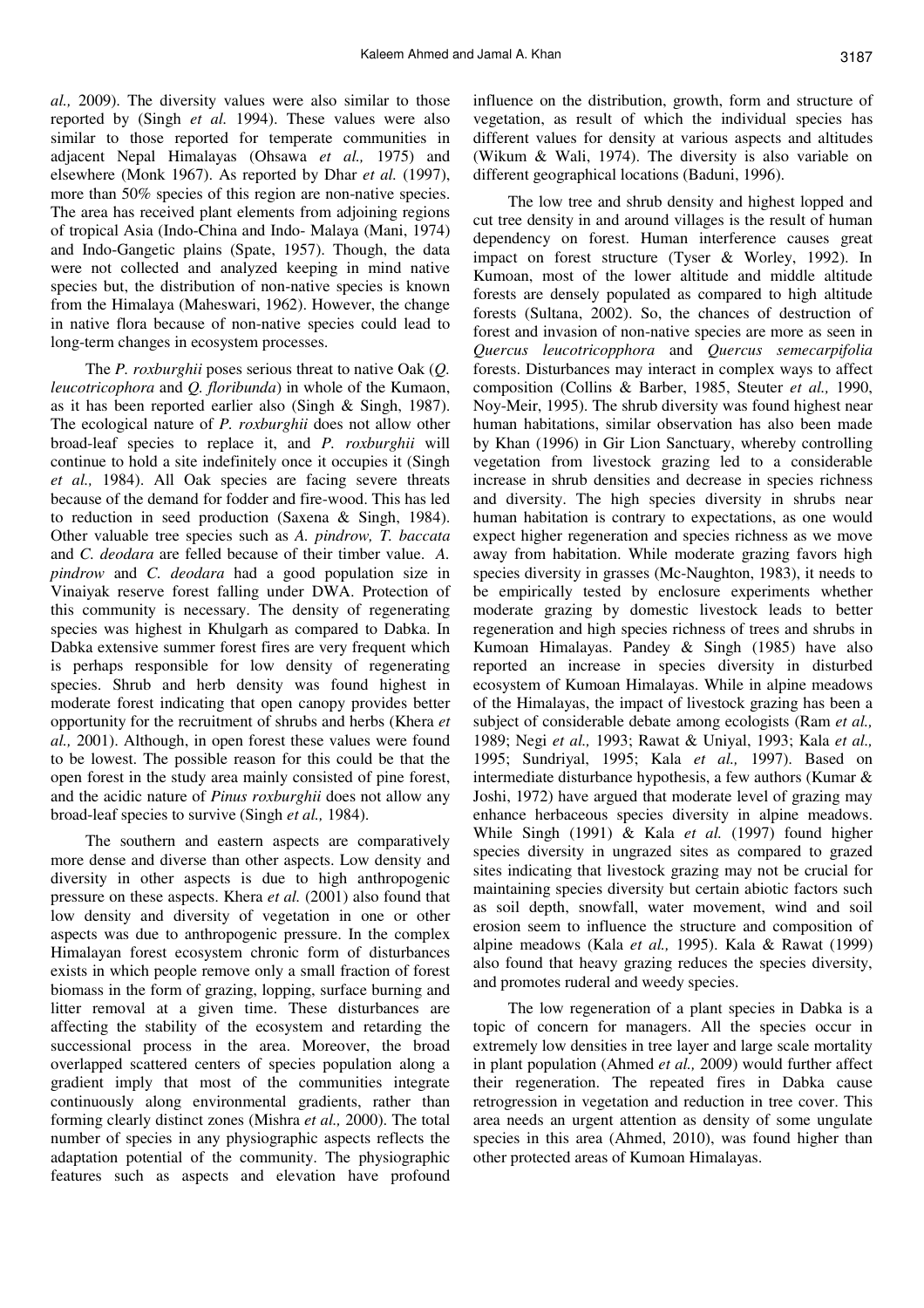|  |  |  |  | Table 1: Tree density (/ha) along with Important Value Index (IVI) in Dabka and Khulgarh Watershed Areas |
|--|--|--|--|----------------------------------------------------------------------------------------------------------|
|--|--|--|--|----------------------------------------------------------------------------------------------------------|

| <b>Tree species</b>         | <b>DWA</b>                   | <b>IVI</b>               | <b>KWA</b>               | <b>IVI</b>               |
|-----------------------------|------------------------------|--------------------------|--------------------------|--------------------------|
| Abies pindrow               | 13.23                        | 7.03                     | $\overline{\phantom{a}}$ | $\overline{\phantom{a}}$ |
| Acer oblongum               | 10.21                        | 6.08                     | $\overline{\phantom{a}}$ | $\overline{\phantom{a}}$ |
| Adina cordifolia            | 7.81                         | 12.72                    | $\overline{\phantom{a}}$ | $\overline{\phantom{a}}$ |
| <b>Brassaiopsis mitis</b>   | 0.60                         | 1.08                     | $\overline{\phantom{a}}$ | $\mathbf{r}$             |
| Briedelia retusa            | $\bar{\phantom{a}}$          |                          | 2.38                     | 0.92                     |
| Cedrus Deodara              | 42.75                        | 11.59                    |                          |                          |
| Cornus macrophylla          | $\overline{a}$               | $\mathcal{L}$            | 4.85                     | 1.43                     |
| Cupressus torulosa          | $\overline{1.20}$            | 2.87                     | $\overline{\phantom{a}}$ | $\overline{\phantom{a}}$ |
| Cassia fistula              | 10.22                        | 14.79                    | $\equiv$                 | $\blacksquare$           |
| Euonymus sp.                |                              | $\overline{\phantom{a}}$ | 14.54                    | 3.11                     |
| Ficus benghalensis          | $\overline{3.00}$            | 5.34                     | $\overline{\phantom{a}}$ | $\blacksquare$           |
| Ficus religiosa             | 1.20                         | 1.55                     | $\overline{\phantom{a}}$ | $\blacksquare$           |
| $\overline{F}$ icus hispida | 1.20                         | 1.45                     | $\blacksquare$           | $\overline{\phantom{a}}$ |
| Grewia optiva               | 0.60                         | 0.87                     | 0.80                     | 0.95                     |
| Grewia asiatica             | $\blacksquare$               | $\overline{\phantom{a}}$ | 0.80                     | 0.96                     |
| Ilex dyperina               | 13.87                        | 10.37                    | 1.01                     | 1.34                     |
| Litsia umbrosa              | 23.32                        | 11.98                    | 12.65                    | 5.35                     |
| Lyonia ovalifolia           | 11.21                        | 9.08                     | 45.54                    | 9.54                     |
| Madhuca longifolia          | 3.61                         | 3.95                     | 3.98                     | 4.16                     |
| Myrica esculenta            | 4.81                         | 6.27                     | 60.51                    | 35.73                    |
| Machilus odoratissima       | $\blacksquare$               | $\Box$                   | 17.52                    | $\overline{\phantom{a}}$ |
| Malus sp.                   | $\frac{1}{2}$                | $\bar{\phantom{a}}$      | 2.11                     | 2.98                     |
| Murrya sp.                  | 4.81                         | 6.28                     | $\overline{\phantom{a}}$ | $\blacksquare$           |
| Mallotus philippinensis     | 5.41                         | 8.53                     | $\overline{\phantom{a}}$ | $\overline{\phantom{a}}$ |
| Magnifera indica            | 3.61                         | 5.34                     | $\Box$                   | $\Box$                   |
| Millettia auriculata        | $\bar{\phantom{a}}$          | $\blacksquare$           | 1.59                     | 1.22                     |
| Nerium indicum              | 0.60                         | 0.56                     | $\bar{\phantom{a}}$      | $\mathbf{r}$             |
| Persea duthiei              | 9.21                         | 2.34                     | 8.43                     | 7.23                     |
| Pinus roxbughii             | 4.40                         | 3.85                     | 531.01                   | 155.23                   |
| Pinus wallichiana           | 10.41                        | 7.58                     | 21.23                    | 20.21                    |
| Pyrus pashia                | $\overline{\phantom{a}}$     | $\overline{\phantom{a}}$ | 2.39                     | 1.23                     |
| Pieris avalifolia           | $\blacksquare$               | $\blacksquare$           | 31.05                    | 25.51                    |
| Phyllanthus indica          | 1.20                         | 2.81                     | $\blacksquare$           | $\blacksquare$           |
| Premma latifolia            | $\blacksquare$               | $\overline{\phantom{a}}$ | 0.80                     | 0.96                     |
| Phoebe lanceolata           | $\overline{\phantom{a}}$     | $\bar{\phantom{a}}$      | 0.80                     | 0.92                     |
| Quercus incana              | $\blacksquare$               | $\overline{\phantom{a}}$ | 110.46                   | 42.65                    |
| Quercus floribunda          | 13.82                        | 17.04                    |                          |                          |
| Quercus leucotrichophora    | 117.77                       | 128.80                   | 23.46                    | 13.23                    |
| Quercus semecarpifolia      | 18.43                        | $\overline{\phantom{a}}$ | $\overline{\phantom{a}}$ |                          |
| Rhododendron arboreum       | 20.43                        | 29.79                    | 44.59                    | 23.63                    |
| Symplocos theifolia         | 4.31                         | 1.22                     | $\overline{\phantom{a}}$ | $\overline{\phantom{a}}$ |
| Syzygium cumini Skeels      | 6.61                         | 11.30                    | $\overline{\phantom{a}}$ | $\overline{\phantom{a}}$ |
| Sapium insigne              | 1.80                         | 3.16                     | $\overline{\phantom{a}}$ | $\overline{\phantom{a}}$ |
| Shorea robusta              | 11.42                        | 16.05                    | $\mathbb{L}$             | $\bar{\phantom{a}}$      |
| Swida oblonga               | $\Box$                       |                          | 20.97                    | 11.23                    |
| Taxus baccata               | 43.21                        | 10.21                    | $\overline{\phantom{a}}$ | $\overline{\phantom{a}}$ |
| Viburnum cotinifolium       | 27.85                        | 11.21                    | 4.54                     | $\overline{3.21}$        |
| Villebrunea frutescens      | $\overline{\phantom{a}}$     | $\qquad \qquad -$        | 2.39                     | 2.91                     |
| Wrightia tomentosa          | $\qquad \qquad \blacksquare$ | $\overline{\phantom{a}}$ | 0.80                     | 1.05                     |
| Unidentified1               | $\overline{\phantom{a}}$     | $\blacksquare$           | 3.00                     | 3.45                     |

**Table 2 :** Tree density, diversity, richness and evenness in different habitats in DWA

| <b>Habitat</b>  | Density(/ha) $\pm$ | <b>Diversity</b> | <b>Richness</b>  | <b>Evenness</b>  |
|-----------------|--------------------|------------------|------------------|------------------|
| Open forest     | $210 \pm 16.23$    | .538±0.14        | $1.302 \pm 0.17$ | $0.857\pm0.03$   |
| Moderate forest | $264 \pm 16.23$    | $0.477\pm0.09$   | $0.335 \pm 0.06$ | $0.403 \pm 0.08$ |
| Dense forest    | $243 \pm 9.51$     | .706 $\pm$ 0.06  | l.356±0.08       | $0.919\pm0.01$   |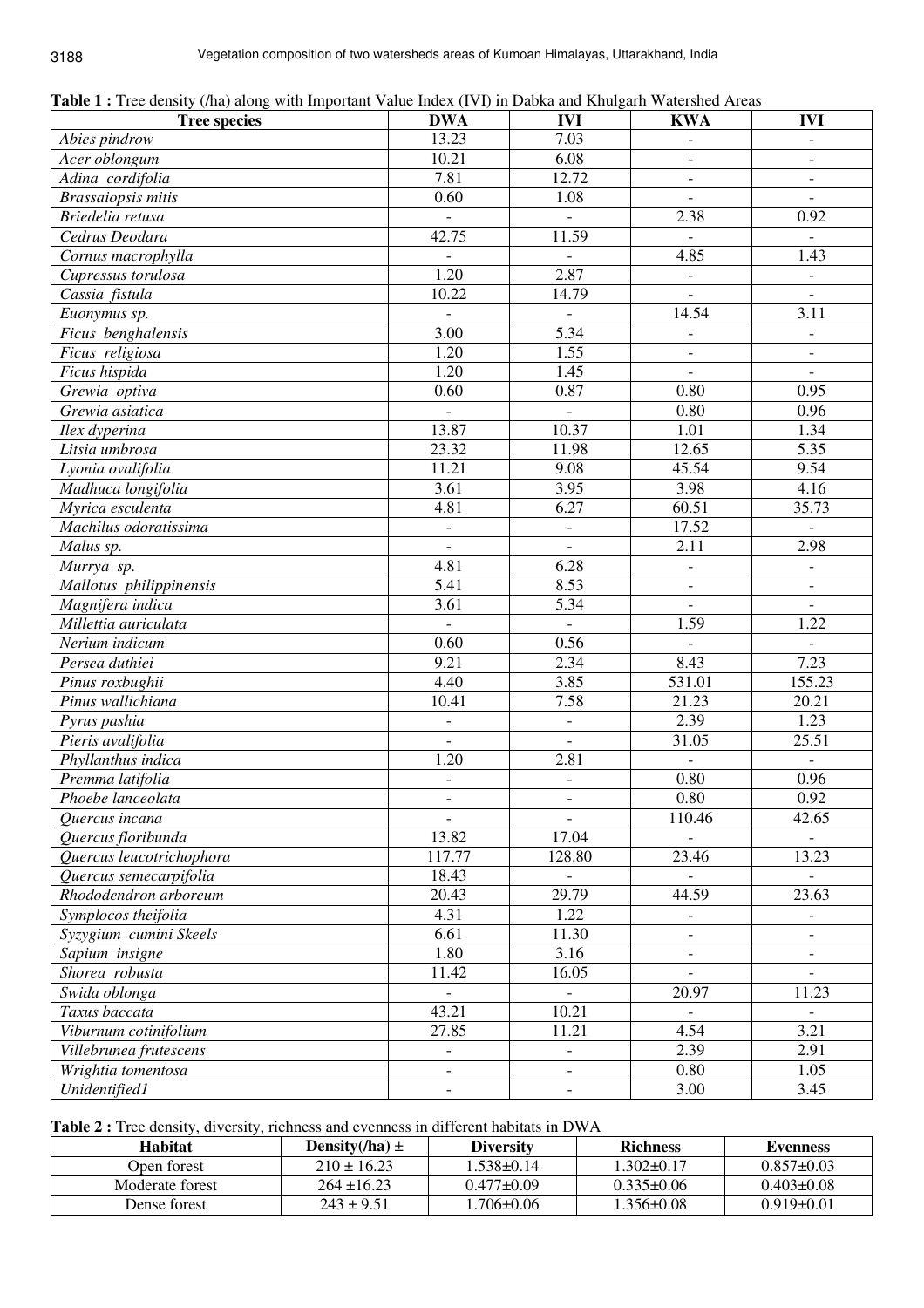**Table 3 :** Tree density, diversity, richness and evenness in different habitats in KWA

| Habitat         | Density(/ha)        | <b>Diversity</b> | <b>Richness</b>  | <b>Evenness</b>  |
|-----------------|---------------------|------------------|------------------|------------------|
| Open forest     | $505.57 \pm 72.20$  | $0.427\pm0.10$   | $0.472\pm0.08$   | $0.383\pm0.08$   |
| Moderate forest | $915\pm61\pm157.60$ | $0.543\pm0.18$   | 1.640+0.21       | $0.366\pm0.12$   |
| Dense forest    | 769±80±79.90        | $0.641 \pm 0.13$ | $0.928 \pm 0.17$ | $0.504 \pm 0.07$ |

# **Table 4 :** Shrub density, diversity, richness and evenness in different habitats in DWA

| Habitat         | Density( $/ha$ )      | <b>Diversity</b> | <b>Richness</b>  | <b>Evenness</b> |
|-----------------|-----------------------|------------------|------------------|-----------------|
| Open forest     | $2480.21 \pm 1149.58$ | $.087 \pm 0.06$  | $0.643 \pm 0.08$ | $0.847\pm0.03$  |
| Moderate forest | 5914.94±1424.62       | $.175 + 0.14$    | $0.777 \pm 0.04$ | $0.936\pm0.01$  |
| Dense forest    | 3981.05±1309.08       | $.092 \pm 0.10$  | $0.815 \pm 0.08$ | $0.866\pm0.05$  |

**Table 5 :** Shrub density, diversity, richness and evenness in different habitats in KWA

| Habitat         | Density(/ha)    | <b>Diversity</b> | <b>Richness</b>  | <b>Evenness</b>  |
|-----------------|-----------------|------------------|------------------|------------------|
| Open forest     | $2213 \pm 628$  | $0.431 \pm 0.09$ | $0.528 \pm 0.53$ | $0.364\pm0.08$   |
| Moderate forest | $5657 \pm 1224$ | $0.603 \pm 0.11$ | $0.670 \pm 0.36$ | $0.526 \pm 0.10$ |
| Dense forest    | $3547\pm848$    | $0.497\pm0.13$   | $0.412\pm0.40$   | $0.533\pm0.11$   |

Table 6 : Herb density, diversity, richness and evenness in different habitats in DWA

| Habitat         | Density $(\overline{m})$ | <b>Diversity</b>   | <b>Richness</b>  | <b>Evenness</b>  |
|-----------------|--------------------------|--------------------|------------------|------------------|
| Open forest     | $36.80\pm5.98$           | $0.972 \pm 0.08$   | $0.551 \pm 0.05$ | $0.716\pm0.07$   |
| Moderate forest | $40.12\pm3.62$           | $0.1.071 \pm 0.30$ | $0.606 \pm 0.07$ | $0.781 \pm 0.05$ |
| Dense forest    | $38.58 \pm 5.37$         | $0.958 \pm 0.11$   | $0.624\pm0.18$   | $0.719\pm0.18$   |

**Table 7 :** Herb density, diversity, richness and evenness in different habitats in KWA

| Habitat         | Density(/ $m^2$ ) | <b>Diversity</b> | <b>Richness</b>  | <b>Evenness</b>  |
|-----------------|-------------------|------------------|------------------|------------------|
| Open forest     | $50.36 + 14.87$   | $0.419 + 0.12$   | $0.766 \pm 0.21$ | $0.418 + 0.12$   |
| Moderate forest | $87.00\pm26.61$   | $0.676\pm0.10$   | $0.953\pm0.12$   | $0.581 \pm 0.08$ |
| Dense forest    | $59.50 \pm 27.65$ | $0.219\pm0.09$   | $1.453\pm0.17$   | $0.278 \pm 0.12$ |

## Table 8 : Grass density, diversity, richness and evenness in different habitats in DWA

| <b>Habitat</b>  | Density $(\overline{m^2})$ | <b>Diversity</b> | <b>Richness</b>  | <b>Evenness</b> |
|-----------------|----------------------------|------------------|------------------|-----------------|
| Open Forest     | 129.64±12.06               | $0.619\pm0.42$   | $0.266 \pm 0.18$ | $0.537 + 0.36$  |
| Moderate forest | $79.61 \pm 5.08$           | $0.474\pm0.30$   | $0.214\pm0.14$   | $0.409\pm0.29$  |
| Dense forest    | $56.00 \pm 7.37$           | $0.712\pm0.21$   | $0.297\pm0.08$   | $0.682 + 0.19$  |

**Table 9 :** Grasses density, diversity, richness and evenness in different habitats in KWA

| <b>Habitat</b>  | Density $(\overline{m})$ | <b>Diversity</b> | <b>Richness</b>  | Evenness         |
|-----------------|--------------------------|------------------|------------------|------------------|
| Open forest     | 177+41.41                | $.047 \pm 0.09$  | $0.650\pm0.03$   | $0.789\pm0.09$   |
| Moderate forest | 172±27.67                | $0.848\pm0.16$   | $0.517\pm0.09$   | $0.795 \pm 0.11$ |
| Dense forest    | 134±22.98                | $0.875\pm0.09$   | $0.704 \pm 0.06$ | $0.785 \pm 0.07$ |

**Table 10 :** Mean sapling and seedling density in different habitats in DWA

| <b>Habitat</b>  | Sapling density(/ha) | Seedling density(/ha) |
|-----------------|----------------------|-----------------------|
| Open forest     | 13.94±12.46          | $28.08 \pm 24.87$     |
| Moderate forest | $46.83 \pm 11.29$    | $22.48\pm8.53$        |
| Dense forest    | $51.36\pm8.04$       | $30.81 \pm 5.99$      |
| <b>Dverall</b>  | $46.26 \pm 6.16$     | $27.64\pm4.23$        |

# Table 11 : Mean sapling and seedling density in KWA

| <b>Habitat</b>  | Sapling density(/ha) | Seedling density(/ha) |
|-----------------|----------------------|-----------------------|
| Open forest     | $347\pm67.96$        | $441\pm110$           |
| Moderate forest | $720 \pm 255$        | $480+78$              |
| Dense forest    | 517.51+122           | $493 \pm 76$          |
| Overall         | $457 \pm 70.84$      | $479 + 48$            |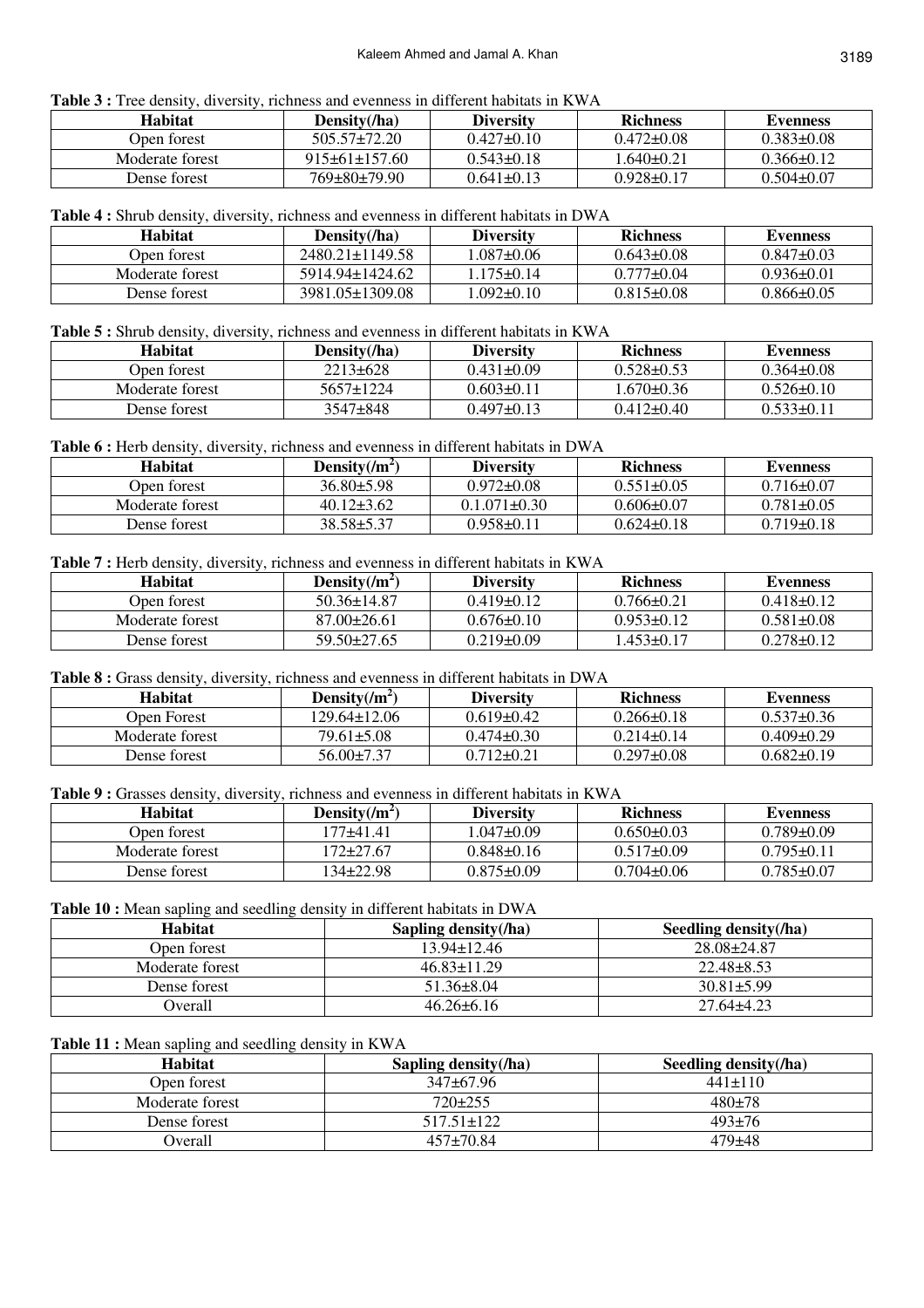# **Legends to Figures**

Figure 1 Map showing location of study area

Figure 2 Diversity, richness and evenness of trees on different aspects in DWA

Figure 3 Variation of tree density on different aspets in Dabka and Khulgarh Watershed Areas

Figure: 4 Diversity, richness and evenness of trees on different aspects in KWA

Figure 5Variation of shrub density on different aspets in Dabka and Khulgarh Watershed Areas

Figure 6 Diversity, richness and eveness of shrubs on different aspects in DWA

Figure 7 Diversity, richness and evenness of shrubs on different aspects in KWA

Figure 8 Tree, cut tree & lopped tree density (/ha) in relation to human habitation in DWA

Figure 9 Tree, cut tree & lopped tree density (/ha) in relation to human habitation in KWA

Figure 10 Tree diversity in relation to human habitation in Dabka and khulgarh Watershed Areas of Kumoan Himalyas



**Fig. 1 :** Map showing location of study area



**Fig. 2 :** Diversity, richness and evenness of trees on different aspects in DWA



**Fig. 3 :** Variation of tree density on different aspets in Dabka and Khulgarh Watershed Areas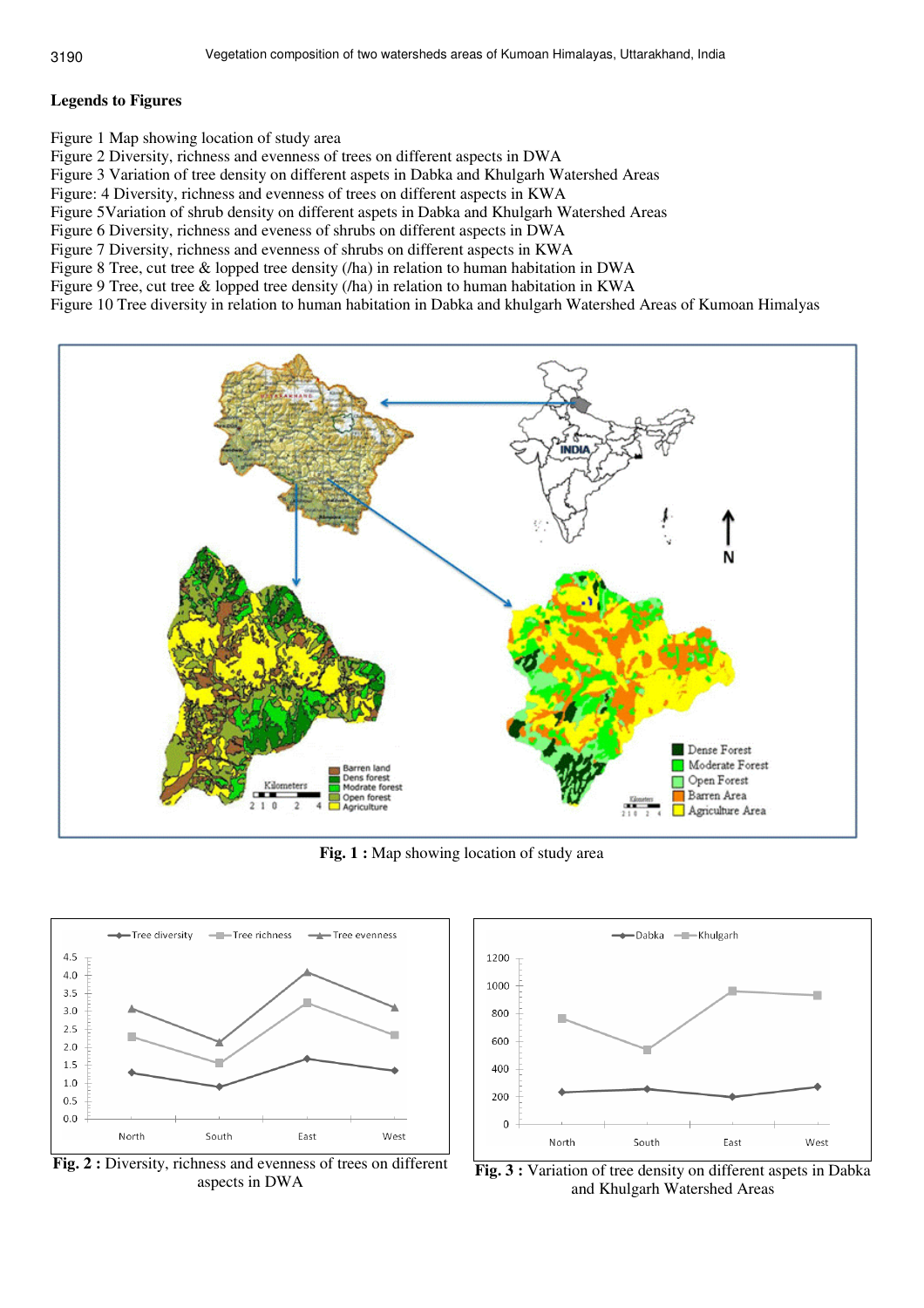

**Fig. 4 :** Diversity, richness and evenness of trees on different aspects in KWA



**Fig. 5 :** Variation of shrub density on different aspets in Dabka and Khulgarh Watershed Areas



**Fig. 6 :** Diversity, richness and eveness of shrubs on different aspects in DWA



**Fig. 7 :** Diversity, richness and evenness of shrubs on different aspects in KWA



**Fig. 8 :** Tree, cut tree & lopped tree density (/ha) in relation to human habitation in DWA



**Fig. 9 :** Tree, cut tree & lopped tree density (/ha) in relation to human habitation in KWA



Fig. 10 : Tree diversity in relation to human habitation in Dabka and khulgarh Watershed Areas of Kumoan Himalyas

### **Acknowledgments**

We thank Department of Science and Technology (DST), NRDMS Division, Government of India for funding this study under the project "Documenting pattern of faunal diversity in Dabka and Khulgarh Watershed Areas of Kumoan Himalayas" KA thanks to assistants for their excellent help in the field.

#### **References**

- Ahmed, K. (2010). A study on faunal diversity of Dabka and Khulgarh Watershed Areas of Kumoan Himalayas, Uttarakhand, Indi*a. PhD Thesis*. Department of Wildlife Sciences, AMU, Aligarh.
- Ahmed, K.; Khan, J.A. and Zehra, N. (2009). Documenting patterns of faunal diversity in Dabka and Khulgarh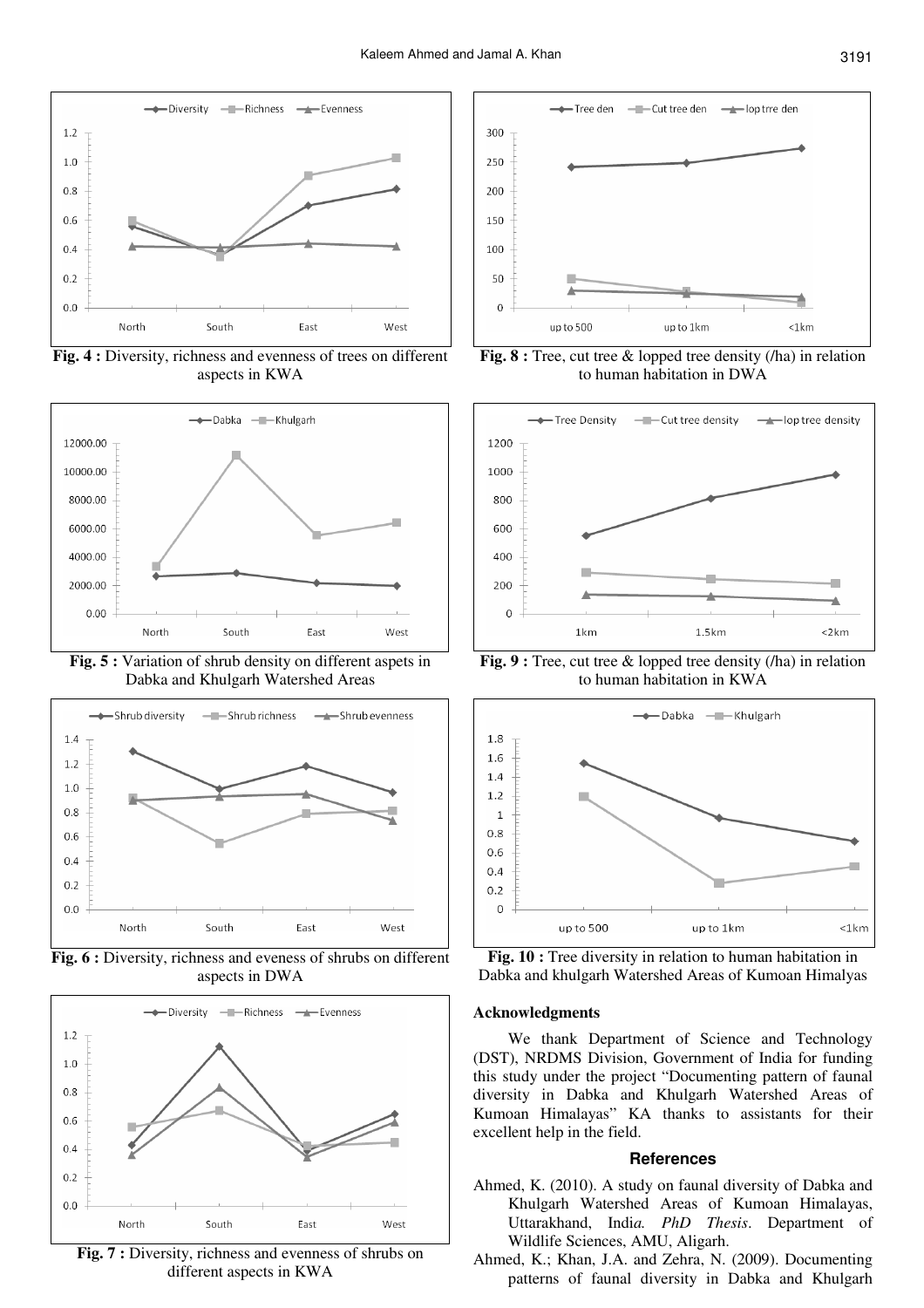Watershed Area in Kumoan Himalayas for augmenting bio-geo database for sustainable development of Uttarakhand State*. Final Technical Report*. Department of Wildlife Sciences, AMU, Aligarh.

- Baduni, N.P. (1996). Growing stock variation in different forest cover types of Pauri Garhwal*. PhD. Thesis*. Forestry Department, HNB Garhwal University, Srinagar, Garhwal, India.
- Champion, H.G. and Seth, S.K. (1968). The forest types of India*.* Govt. of India publication, FRI, Dehradun.
- Collins, S.L. and Barber, S.C. (1985). Effects of disturbance on diversity in mixed grass prairie*. Vegetatio.* 64: 87- 94.
- Curtis, J.T. and Mclntosh, R.P. (1950). The interrelationsof certain analytic and sunthetic phytosociological characters. *Ecology,* 31: 434-455
- Dhar, U.; Rawal, R.S. and Samant, S.S. (1997). Structural diversity and representativeness of forest vegetation in a protected area of Kumoan Himalaya, India: Implication for Conservation. *Biodiversity Conservation,* 6: 1045- 1062.
- Dinerstein, E. (1980). An ecological survey of Royal Karnali-Bardia Wildlife Reserve. *Biological Conservation,* 18: 5-38.
- Dombois, M.D. and Ellenberg, H. (1974). *Aims and Methods of Vegetation Ecology.* John-Wiley & Sons, New York.
- Hussain, M.H.; Sultana, A.; Khan, J.A. and Khan, A. (2008). Species composition and community structure in Kumoan Himalayas, Uttarakhand, India. Tropical Ecology, 49(2): 161-187.
- Ilyas, O. (2001). Status and conservation of ungulates in the Kumaon Himalayas with special reference to aspects of ecology of Barking deer (*Muntiacus muntjak*) and goral (Nemorhaedus goral) *PhD. Thesis*. Department of Wildlife Sciences, AMU, Aligarh
- Kala, C.P. and Rawat, G.S. (1999). Effect of livestock grazing on the species diversity and biomass production in the alpine meadows of Garhwal Himalayas, India, Tropical Ecology, 40(1): 69-74.
- Kala, C.P.; Rawat, G.S. and Uniyal, V.K. (1997). Ecology and conservation of valley of Flowers National Park, Garhwal Himalaya. Project final Report. Wildlife Institute of India, Dehradun.
- Kala, C.P.; Uniyal, V.K. and Rawat, G.S. (1995)*.* An interim Report on the Valley of Flowers National Park, Wildlife Institute of India, Dehradun.
- Khan, J.A. (1996). Analysis of the woody vegetation of Gir Lion Sanctuary and National Park, Gujarat, India. Tropical Ecology, 37(2): 247-255.
- Khera, N.; Kumar, A. and Tiwari, A. (2001). Plant biodiversity assessment in relation to disturbances in mid-elevational forest of Central Himalaya, India, Tropical Ecology, 42: 83-95.
- Kumar, K. and Joshi, M.C. (1972). The effect of grazing on structure and productivity of vegetation near Pilani, Rajasthan, Indian Journal of Ecology, 60: 187-211.
- Maheshwari, J.K. (1962). Studies on naturalized flora of India. pp 156-170 in P. Maheshwari P, John PS & Vasil IK. (eds.) Proceedings of a summer school of botany, Darjeeling Calcutta*,* Sree Saraswati.
- Mani, M.S. (1974). Biogeography of the Himalayas. pp 664- 681 in Mani MS. (ed.) Ecology and Biogeography of India, The Hague.
- McNaughton, S.J. (1983). Serengeti grassland ecology: the role of composite environment factors and contingency in community organization. Ecological Monograph, 55: 291-320.
- Mishra, A.; Sharma, C.M.; Sharma, S.D. and Baduni, N.P. (2000). Effect of aspect on the structure of vegetation community of moist bhabar and tarai Shorea robusta forest in central Himalaya. The Indian Forester, 126(6): 634-642.
- MOE & F. (1997). Report of the Committee on forest working plans, GOI, MOEN & F, New Delhi*.*
- Monk, C.D. (1967). Tree species diversity in the eastern deciduous forest with particular reference to North-Central Florida. American Naturalist, 101: 173-187.
- Mukund, R. and Jayaraman, V.S. (1995). Guidelines for GIS Standardization*.* ISRO-NNRMS- TR.
- Mukund, R.; Jayaraman, V.S. and Chandra, SM.G. (1994). Organizing spatial Information systems around a GIS Core, ISRO- NNRMS-SP.
- Negi, G.C.S.; Rikhari, H.C.; Ram, J. and Singh, S.P. (1993). Foraging niche characteristic of horses, sheep and goats in an alpine meadowof the Indian Central Himalaya. Journal of Applied Ecology, 30: 383-394.
- Noy-Meir, I. (1995). Interactive effects of fire and grazing on structure and diversity of Mediterranean grasslands. Journal of Vegetation Science, 6: 701-710.
- Ohsawa, M.; Shakya, P.R. and Numata, M. (1975). Forest vegetation of the Arun Valley, east Nepal. pp 99-143 in Numata M. (eds.) Mountaineering of Mt. Makalu and Scientific Studies in Eastern Nepal. 11. 1971 Japan. Chiba University Press. Ohsawa.
- Pandey, A.N. and Singh, J.S. (1985). Mechanism of ecosystem recovery: A case study of Kumaun Himalaya. Recreation and Revegetation Research, 3: 271-292.
- Philips, E.A. 1959. Methods of vegetation study. Henry Holt and Co. Inc.
- Ram, J.; Singh, J.S. and Singh, S.P. (1989). Plant biomass, species diversity and net primary production in central Himalaya high altitude grassland, Journal of Ecology, 77: 456-468.
- Rawatm G.S. and Uniyal, V.K. (1993). Pastoralism and plant conservation: The Valley of flowers dilemma. Environment Conservation, 20: 164-167.
- Saxena, A.K. and Singh, J.S. (1982). A phytosociological analysis of woody plant species in forest communities of a part of Kumoan Himalaya. Vegetatio, 58: 3-22
- Saxena, A.K. and Singh, J.S. (1984). Tree population structure of certain Himalayan forests and implication for management. Journal of Environment Management, 19: 307-324.
- Saxena, A.K.; Singh, S.P. and Singh, J.S. (1985). Population structure of forests of Kumoan Himalaya. Implication for management. Journal of Environment Management, 19: 307-324.
- Sinclair, A.R.E. and Norton-Griffiths, M. (1979). Serengeti Dynamics of an Ecosystem. University of Chicago Press, Chicago.
- Singh, J.S. and Singh, S.P. (1984). An integrated ecological study of eastern Kumoan Himalaya with emphasis on natural resources Vol. 1-3, Final Report (HCS/DST/187/76) Kumoan University, Naini Tal.
- Singh, R.S.; Rahlan, P.K. and Singh, S.P. (1987). Phytosociological and population structure of mixed